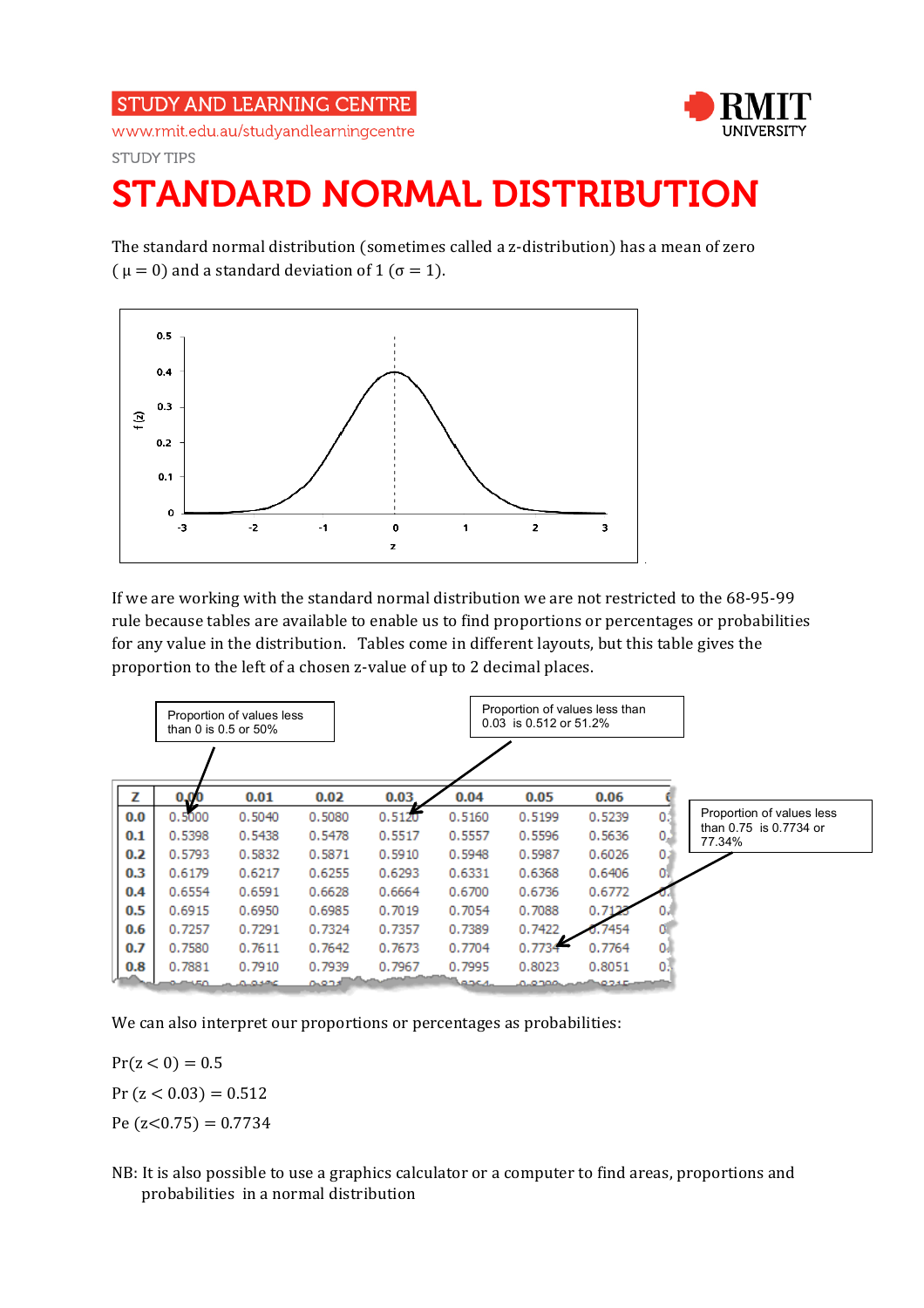## Example:

In a standard normal distribution what percentage of values will be

- (a) less than 1.28?
- (b) more than 1.28?
- (c) between 0 and 1.28?
- (d) greater than -1.28?
- (e) between -1.28 and 1.28?
- (a) First draw a diagram:
	- We are looking for the percentage of the graph to the left of 1.28



STANDARD NORMAL DISTRIBUTION: Table Values Represent AREA to the LEFT of the Z score.

| z   | .00.   | .01    | .02    | .03    | .04    | .05    | .06    | .07    | .08    | .09    |
|-----|--------|--------|--------|--------|--------|--------|--------|--------|--------|--------|
| 0.0 | .50000 | .50399 | .50798 | .51197 | .51595 | .51994 | .52392 | .52790 | .53188 | .53586 |
| 0.1 | .53983 | .54380 | .54776 | .55172 | .55567 | .55962 | .56356 | .56749 | .57142 | .57535 |
| 0.2 | .57926 | .58317 | .58706 | .59095 | .59483 | .59871 | .60257 | .60642 | .61026 | .61409 |
| 0.3 | .61791 | .62172 | .62552 | .62930 | .63307 | .63683 | .64058 | .64431 | .64803 | .65173 |
| 0.4 | .65542 | .65910 | .66276 | .66640 | .67003 | .67364 | .67724 | .68082 | .68439 | .68793 |
| 0.5 | .69146 | .69497 | .69847 | .70194 | .70540 | .70884 | .71226 | .71566 | .71904 | .72240 |
| 0.6 | .72575 | .72907 | .73237 | .73565 | .73891 | .74215 | .74537 | .74857 | .75175 | .75490 |
| 0.7 | .75804 | .76115 | .76424 | .76730 | .77035 | .77337 | .77637 | .77935 | .78230 | .78524 |
| 0.8 | .78814 | .79103 | .79389 | .79673 | .79955 | .80234 | .80511 | .80785 | .81057 | .81327 |
| 0.9 | .81594 | .81859 | .82121 | .82381 | .82639 | .82894 | .83147 | .83398 | .83646 | .83891 |
| 1.0 | .84134 | .84375 | .84614 | .84849 | .85083 | .85314 | .85543 | .85769 | .85993 | .86214 |
| 1.1 | .86433 | .86650 | .86864 | .87076 | .87286 | .87493 | .87698 | .87900 | .88100 | .88298 |
| 1.2 | .88493 | .88686 | .88877 | .89065 | .89251 | .89435 | .89617 | .89796 | .89973 | .90147 |
| 1.3 | .90320 | .90490 | .90658 | .90824 | .90988 | .91149 | .91309 | .91466 | .91621 | .91774 |
| 1.4 | .91924 | .92073 | .92220 | .92364 | .92507 | .92647 | .92785 | .92922 | .93056 | .93189 |
| 1.5 | .93319 | .93448 | .93574 | .93699 | .93822 | .93943 | .94062 | .94179 | .94295 | .94408 |

We can see from the table that the percentage of values less than 1.28 is 89.97%

(b)

First draw a diagram: We are looking for the percentage of the graph to the right of 1.28



 However we cannot read areas to the right of a z-value directly from the table. Instead we must observe that

• 100% of all values lie under the curve

• The area to the left of the shaded region is the same as part (a)

 So the percentage of values to the right of 1.28 will be 100% subtract the percentage to the left of 1.28.

Therefore the percentage of values more than 1.28 is  $100\%$  -  $89.97\%$  =  $10.03\%$ 

(c)

First draw a diagram: We are looking for the percentage of the graph between 0 and 1.28

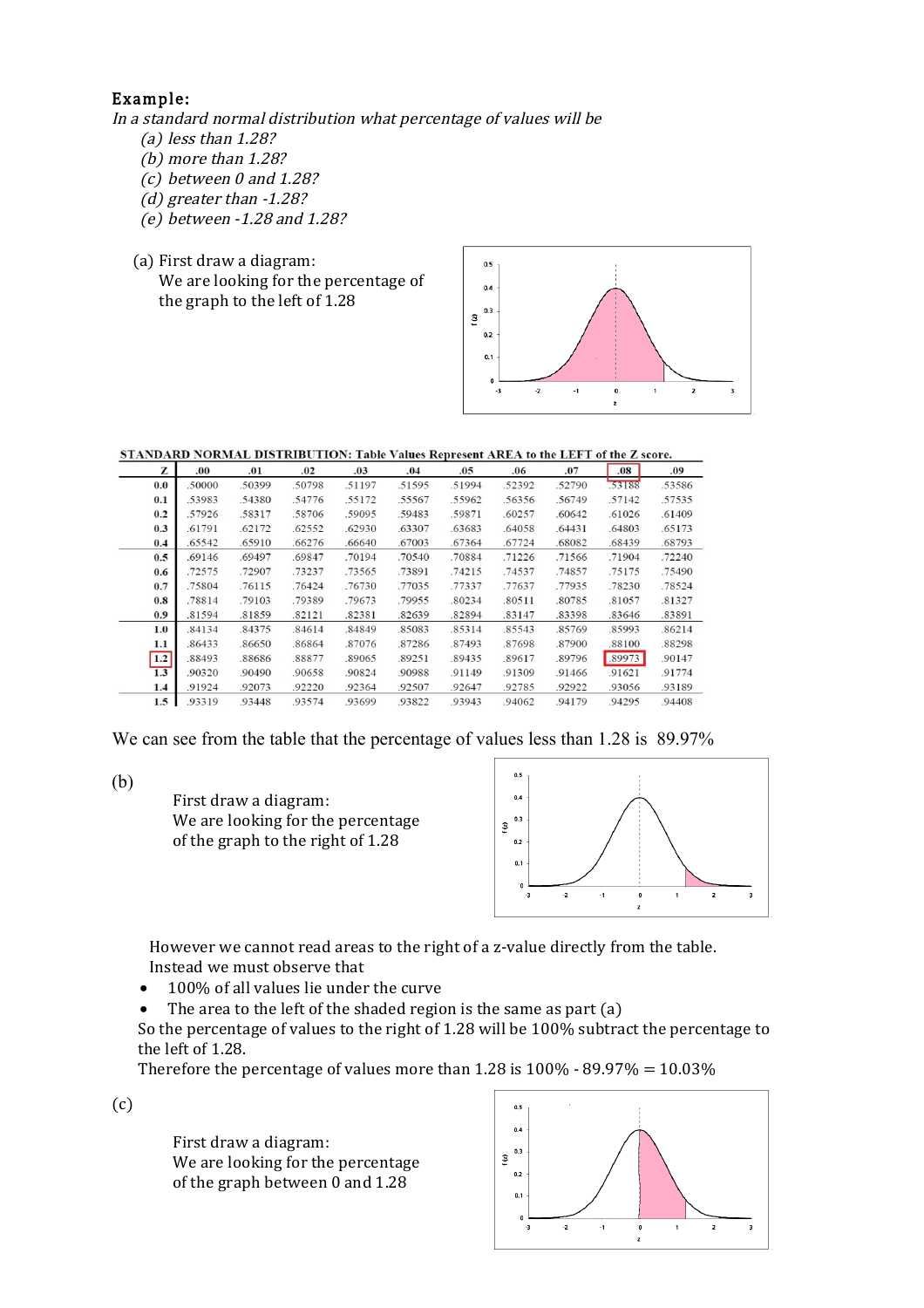We cannot look up areas between two values directly from the table.

But we know

- from part (a) that 89.97% of values are less than 1.28
- 50% of values lie to the left of the mean because this is a property of our symmetrical bell curve.

Therefore the percentage of values between 0 and  $1.28$  is  $89.97\%$  -  $50\% = 39.97\%$ 

(d) First draw a diagram: We are looking for the percentage of the graph to the right of -1.28



We cannot look up negative values in the table.

But we know

- That the bell curve is symmetrical
- The area to the right of -1.28 is the same as the area to the left of 1.28

Therefore the percentage of values greater than -1.28 is 89.97%



(e) First draw a diagram: We are looking for the percentage of the graph between -1.28 and 1.28



 To find this area we use the symmetry of the graph. Observe that the area between -1.28 and 0 is exactly the same as the area between 0 and 1.28. We also know the area between 0 and 1.28 because we found it in part (c).

Therefore the percentage of the graph between -1.28 and 1.28 is  $2 \times 39.97\% = 79.8\%$ 

## **Exercise**

- 1. In a standard normal distribution what percentage of values will be
	- (a) less than 1.95?
	- (b) less than -1.95?
	- (c) between -1.95 and 0?
	- (d) greater than 1.95?
	- (e) between -1.95 and 1.95
- 2. In a standard normal distribution what proportion of values lie between -0.5 and 1.5?
- 3. In a standard normal distribution what proportion of values lie outside the interval  $\pm 1.7$ ?
- 4. Given that a value in a standard normal distribution is greater than -1 what is the probability that it will be less than 2? [Hint: use conditional probability formula]